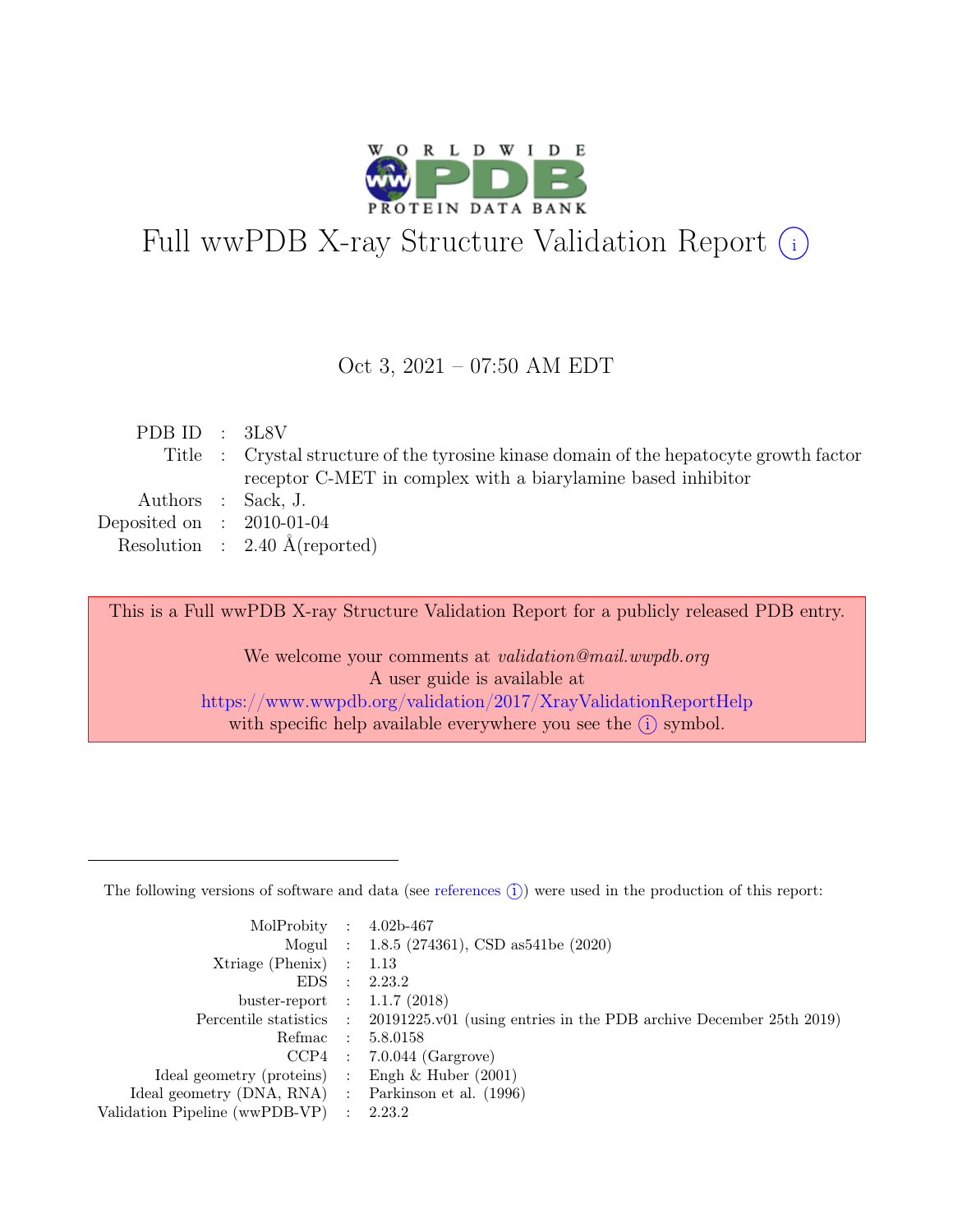# 1 Overall quality at a glance  $(i)$

The following experimental techniques were used to determine the structure: X-RAY DIFFRACTION

The reported resolution of this entry is 2.40 Å.

Percentile scores (ranging between 0-100) for global validation metrics of the entry are shown in the following graphic. The table shows the number of entries on which the scores are based.



| Metric                | Whole archive | Similar resolution                                        |  |  |
|-----------------------|---------------|-----------------------------------------------------------|--|--|
|                       | $(\#Entries)$ | $(\# \text{Entries}, \text{ resolution range}(\text{A}))$ |  |  |
| Clashscore            | 141614        | $4398(2.40-2.40)$                                         |  |  |
| Ramachandran outliers | 138981        | $4318(2.40-2.40)$                                         |  |  |
| Sidechain outliers    | 138945        | $4319(2.40-2.40)$                                         |  |  |
| RSRZ outliers         | 127900        | 3811 (2.40-2.40)                                          |  |  |

The table below summarises the geometric issues observed across the polymeric chains and their fit to the electron density. The red, orange, yellow and green segments of the lower bar indicate the fraction of residues that contain outliers for  $>=$  3, 2, 1 and 0 types of geometric quality criteria respectively. A grey segment represents the fraction of residues that are not modelled. The numeric value for each fraction is indicated below the corresponding segment, with a dot representing fractions <=5% The upper red bar (where present) indicates the fraction of residues that have poor fit to the electron density. The numeric value is given above the bar.

| Mol | $\text{Chain}$ | Length | Quality of chain |           |
|-----|----------------|--------|------------------|-----------|
|     |                | 211    | 8%<br>84%        | 8%<br>70/ |

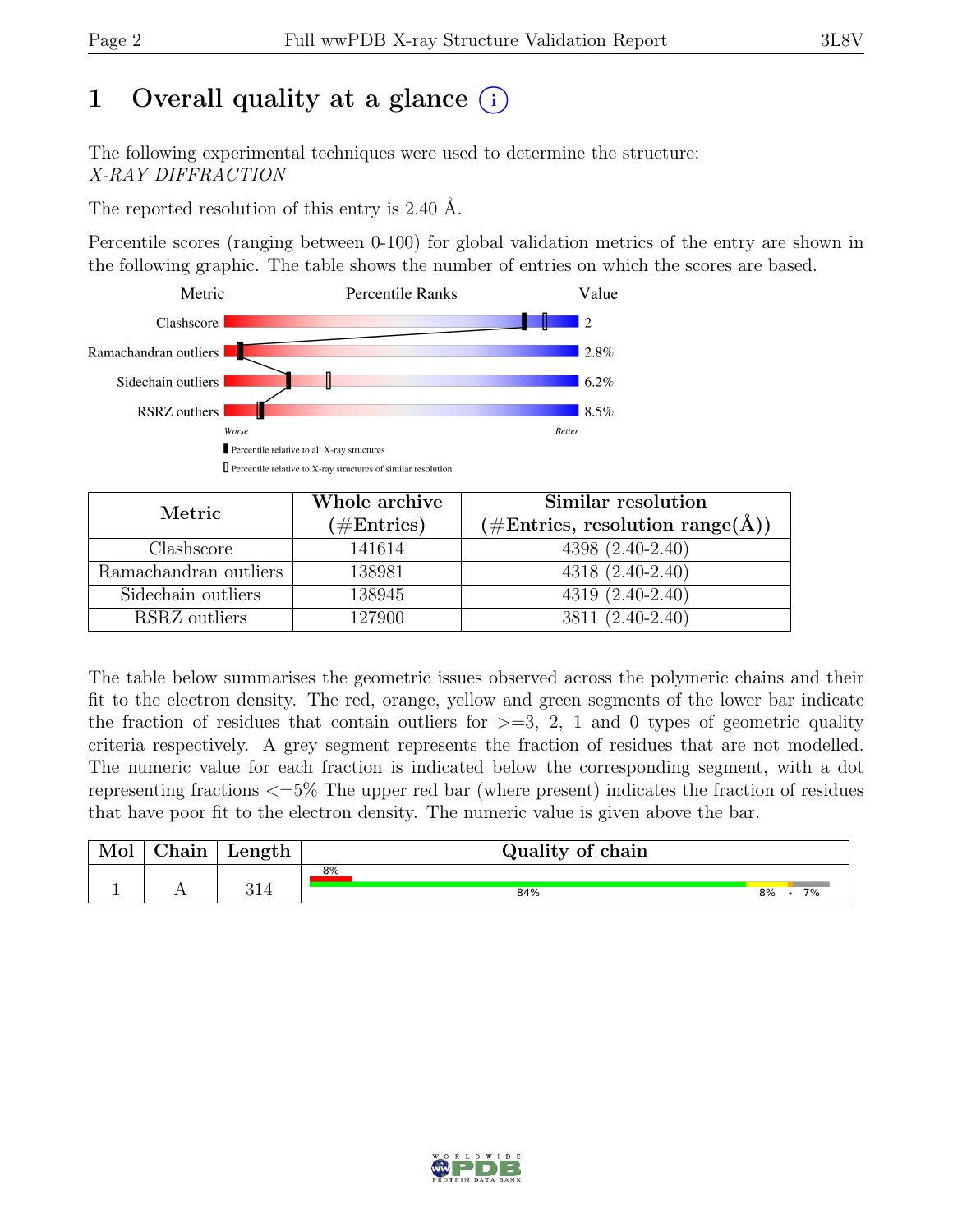# 2 Entry composition (i)

There are 3 unique types of molecules in this entry. The entry contains 2456 atoms, of which 0 are hydrogens and 0 are deuteriums.

In the tables below, the ZeroOcc column contains the number of atoms modelled with zero occupancy, the AltConf column contains the number of residues with at least one atom in alternate conformation and the Trace column contains the number of residues modelled with at most 2 atoms.

• Molecule 1 is a protein called Hepatocyte growth factor receptor.

| Mol | Chain | Residues | $\rm{Atoms}$  |      |          |     | ZeroOcc | $\mid$ AltConf $\mid$ Trace |  |  |
|-----|-------|----------|---------------|------|----------|-----|---------|-----------------------------|--|--|
|     |       | 293      | Total<br>2323 | 1499 | N<br>398 | 412 |         |                             |  |  |

There are 5 discrepancies between the modelled and reference sequences:

| Chain | Residue | Modelled   | Actual     | Comment                          | Reference         |
|-------|---------|------------|------------|----------------------------------|-------------------|
| А     | 1047    | <b>GLY</b> |            | expression tag                   | <b>UNP P08581</b> |
| А     | 1048    | ALA        |            | expression tag                   | <b>UNP P08581</b> |
| А     | 1194    | <b>PHE</b> | TYR.       | engineered mutation              | UNP P08581        |
| А     | 1234    | <b>PHE</b> | <b>TYR</b> | engineered mutation              | <b>UNP P08581</b> |
|       | 1235    | ASP        | TYR.       | engineered mutation   UNP P08581 |                   |

• Molecule 2 is 2-( $\{4-[2\text{-aminopyridin-4-yl)oxy]-3\text{-fluorophenyl}\amino)-N-(2,4\text{-difluorophenyl}\}$ )pyridine-3-carboxamide (three-letter code: L8V) (formula:  $C_{23}H_{16}F_3N_5O_2$ ).



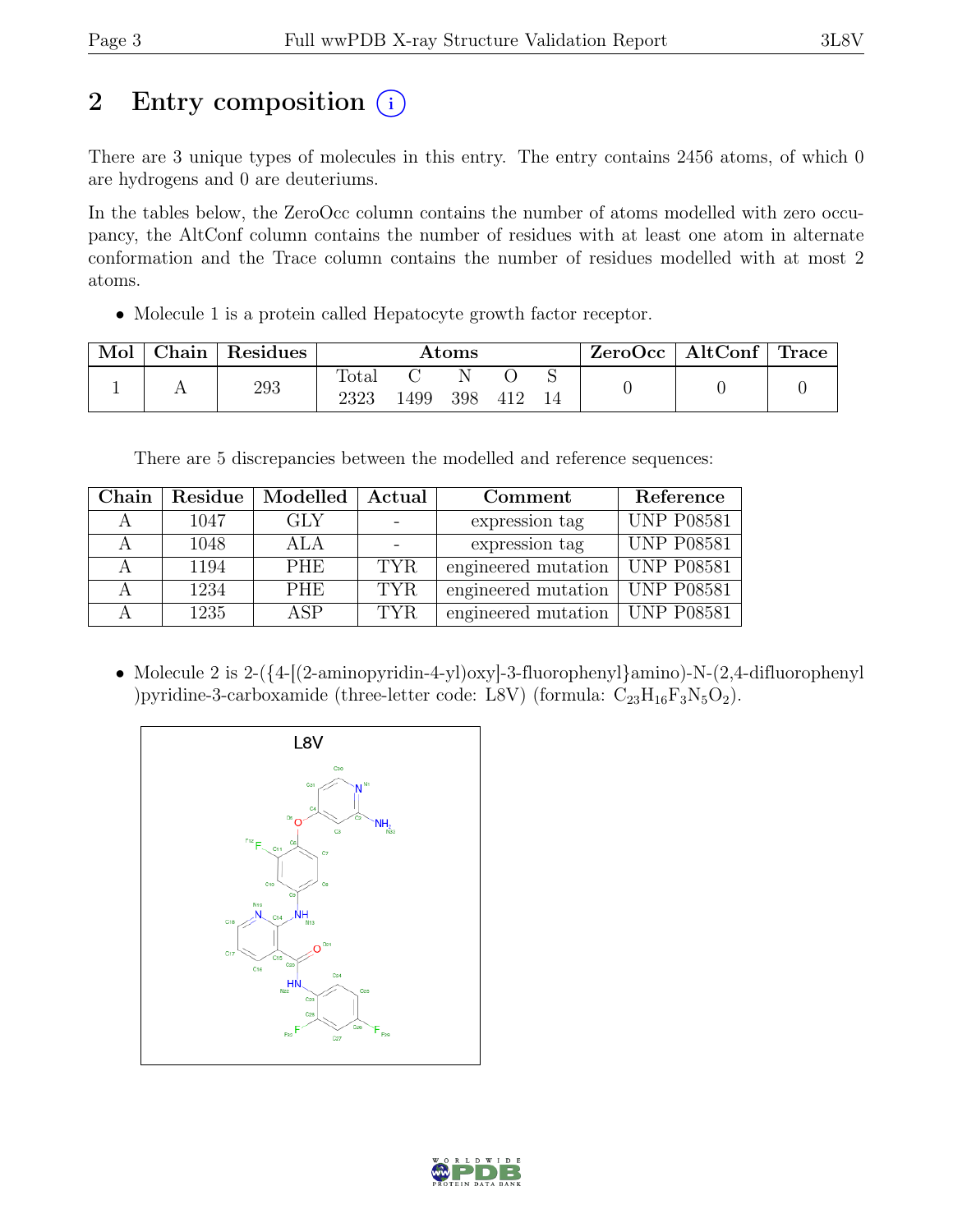|  | Mol   Chain   Residues | Atoms       |      |  |  | $ZeroOcc \mid AltConf$ |  |  |
|--|------------------------|-------------|------|--|--|------------------------|--|--|
|  |                        | Total C F N | 23 3 |  |  |                        |  |  |

 $\bullet\,$  Molecule 3 is water.

| $\operatorname{Mol}$ | Chain Residues | Atoms         |     | $ZeroOcc$   AltConf |  |
|----------------------|----------------|---------------|-----|---------------------|--|
|                      | 100            | Total<br>100. | 10C |                     |  |

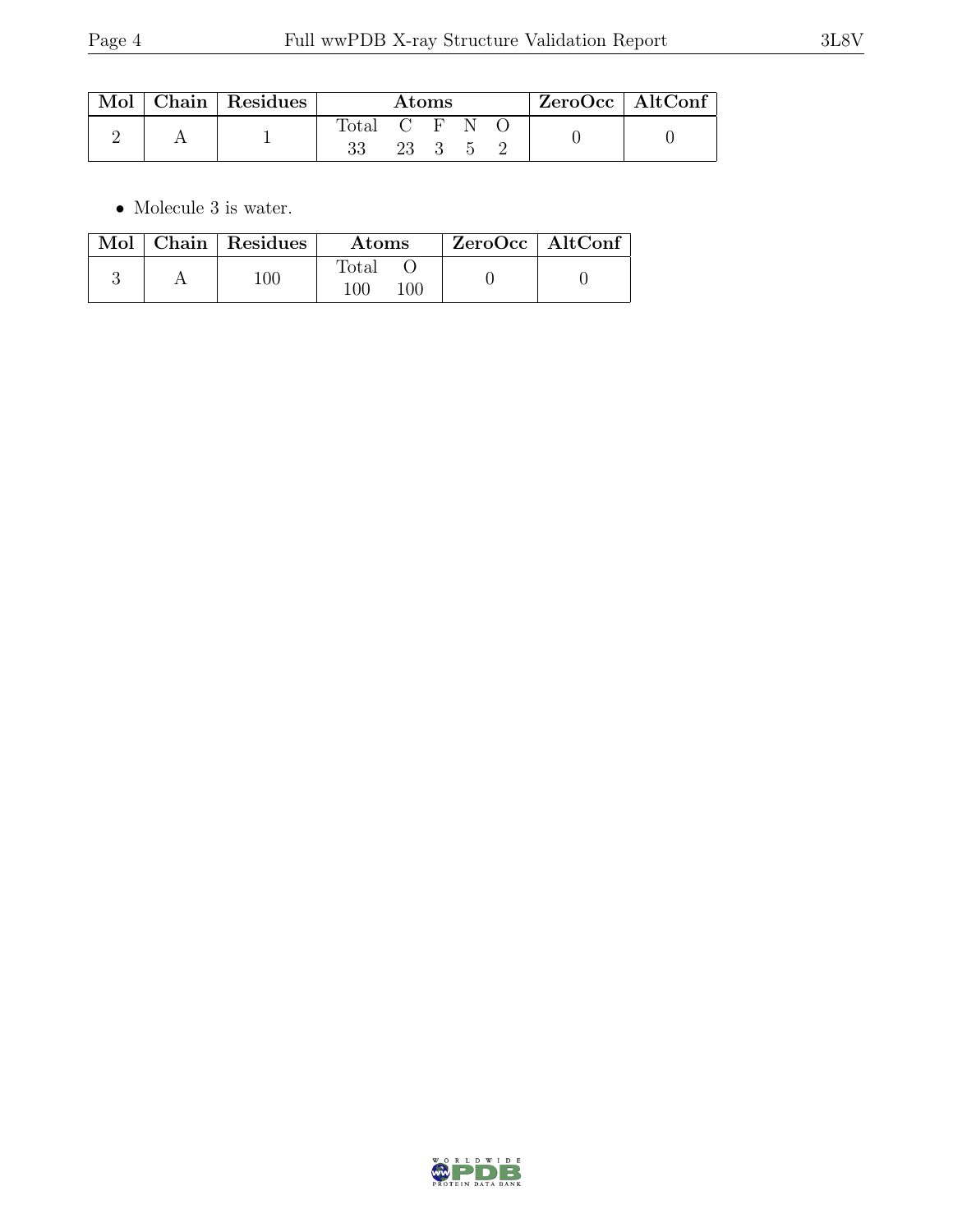# 3 Residue-property plots  $(i)$

These plots are drawn for all protein, RNA, DNA and oligosaccharide chains in the entry. The first graphic for a chain summarises the proportions of the various outlier classes displayed in the second graphic. The second graphic shows the sequence view annotated by issues in geometry and electron density. Residues are color-coded according to the number of geometric quality criteria for which they contain at least one outlier:  $green = 0$ , yellow  $= 1$ , orange  $= 2$  and red  $= 3$  or more. A red dot above a residue indicates a poor fit to the electron density (RSRZ > 2). Stretches of 2 or more consecutive residues without any outlier are shown as a green connector. Residues present in the sample, but not in the model, are shown in grey.



• Molecule 1: Hepatocyte growth factor receptor

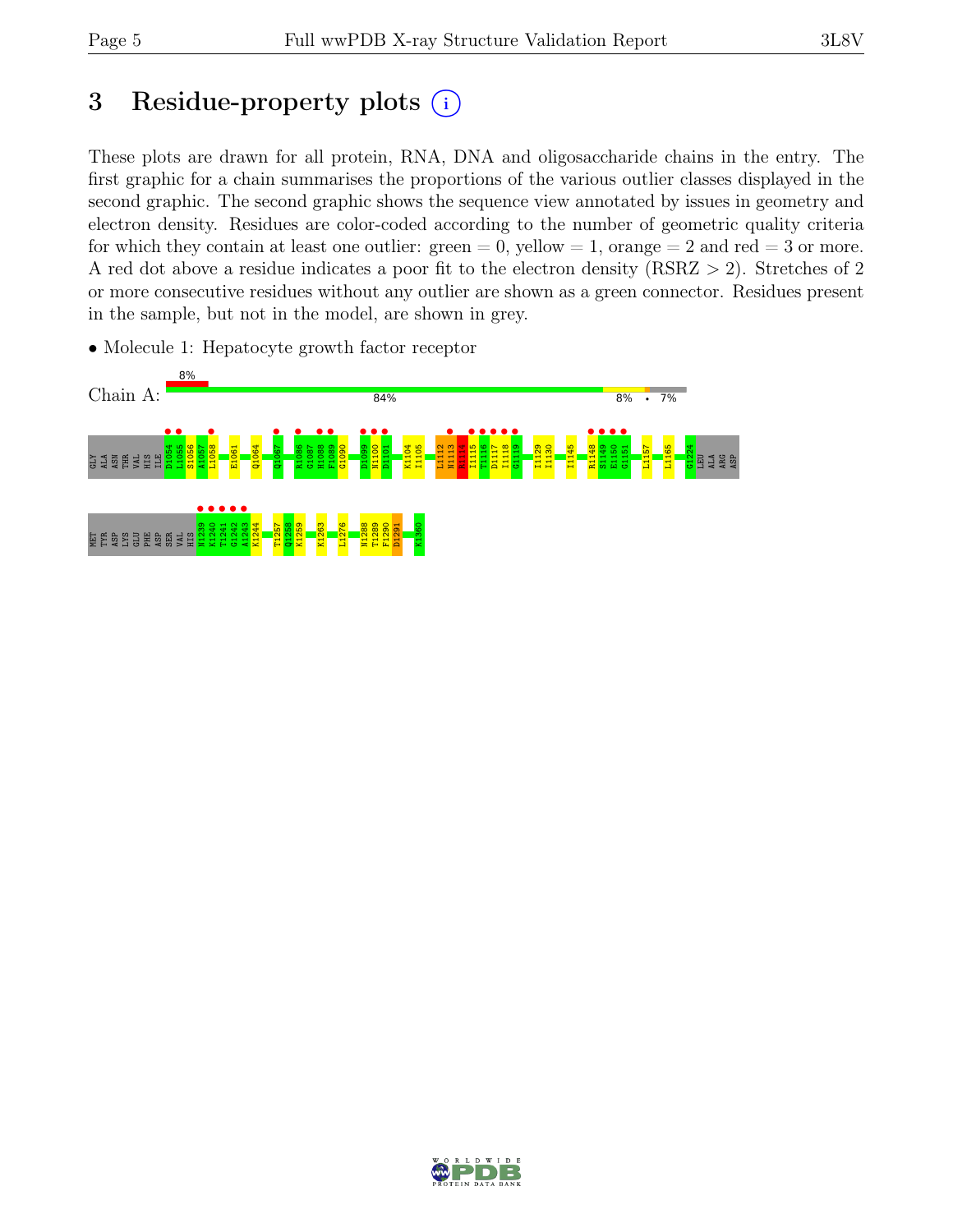# 4 Data and refinement statistics  $(i)$

| Property                                                             | Value                                           | <b>Source</b>  |
|----------------------------------------------------------------------|-------------------------------------------------|----------------|
| Space group                                                          | P 21 21 21                                      | Depositor      |
| Cell constants                                                       | $47.25\text{\AA}$ $154.50\text{\AA}$<br>42.80Å  | Depositor      |
| a, b, c, $\alpha$ , $\beta$ , $\gamma$                               | $90.00^\circ$<br>$90.00^\circ$<br>$90.00^\circ$ |                |
| Resolution $(A)$                                                     | $-2.40$<br>45.18                                | Depositor      |
|                                                                      | $47.25 - 2.40$                                  | <b>EDS</b>     |
| $%$ Data completeness                                                | (Not available) $\overline{(45.18-2.40)}$       | Depositor      |
| (in resolution range)                                                | 96.1 (47.25-2.40)                               | <b>EDS</b>     |
| $R_{merge}$                                                          | 0.06                                            | Depositor      |
| $\mathrm{R}_{sym}$                                                   | (Not available)                                 | Depositor      |
| $\langle I/\sigma(I) \rangle$ <sup>1</sup>                           | 7.58 (at $2.39\text{\AA})$                      | Xtriage        |
| Refinement program                                                   | <b>BUSTER 2.9.1</b>                             | Depositor      |
| $R, R_{free}$                                                        | 0.185<br>0.237                                  | Depositor      |
|                                                                      | (Not available)<br>0.193                        | DCC            |
| $R_{free}$ test set                                                  | No test flags present.                          | wwPDB-VP       |
| Wilson B-factor $(A^2)$                                              | 25.9                                            | Xtriage        |
| Anisotropy                                                           | 0.223                                           | Xtriage        |
| Bulk solvent $k_{sol}(e/\mathring{A}^3)$ , $B_{sol}(\mathring{A}^2)$ | 0.33, 56.7                                      | <b>EDS</b>     |
| $L$ -test for twinning <sup>2</sup>                                  | $< L >$ = 0.48, $< L2$ > = 0.31                 | <b>Xtriage</b> |
| Estimated twinning fraction                                          | $\overline{\text{No}}$ twinning to report.      | Xtriage        |
| $F_o, F_c$ correlation                                               | 0.93                                            | <b>EDS</b>     |
| Total number of atoms                                                | 2456                                            | wwPDB-VP       |
| Average B, all atoms $(A^2)$                                         | 36.0                                            | wwPDB-VP       |

Xtriage's analysis on translational NCS is as follows: The largest off-origin peak in the Patterson function is 6.46% of the height of the origin peak. No significant pseudotranslation is detected.

<sup>&</sup>lt;sup>2</sup>Theoretical values of  $\langle |L| \rangle$ ,  $\langle L^2 \rangle$  for acentric reflections are 0.5, 0.333 respectively for untwinned datasets, and 0.375, 0.2 for perfectly twinned datasets.



<span id="page-5-1"></span><span id="page-5-0"></span><sup>1</sup> Intensities estimated from amplitudes.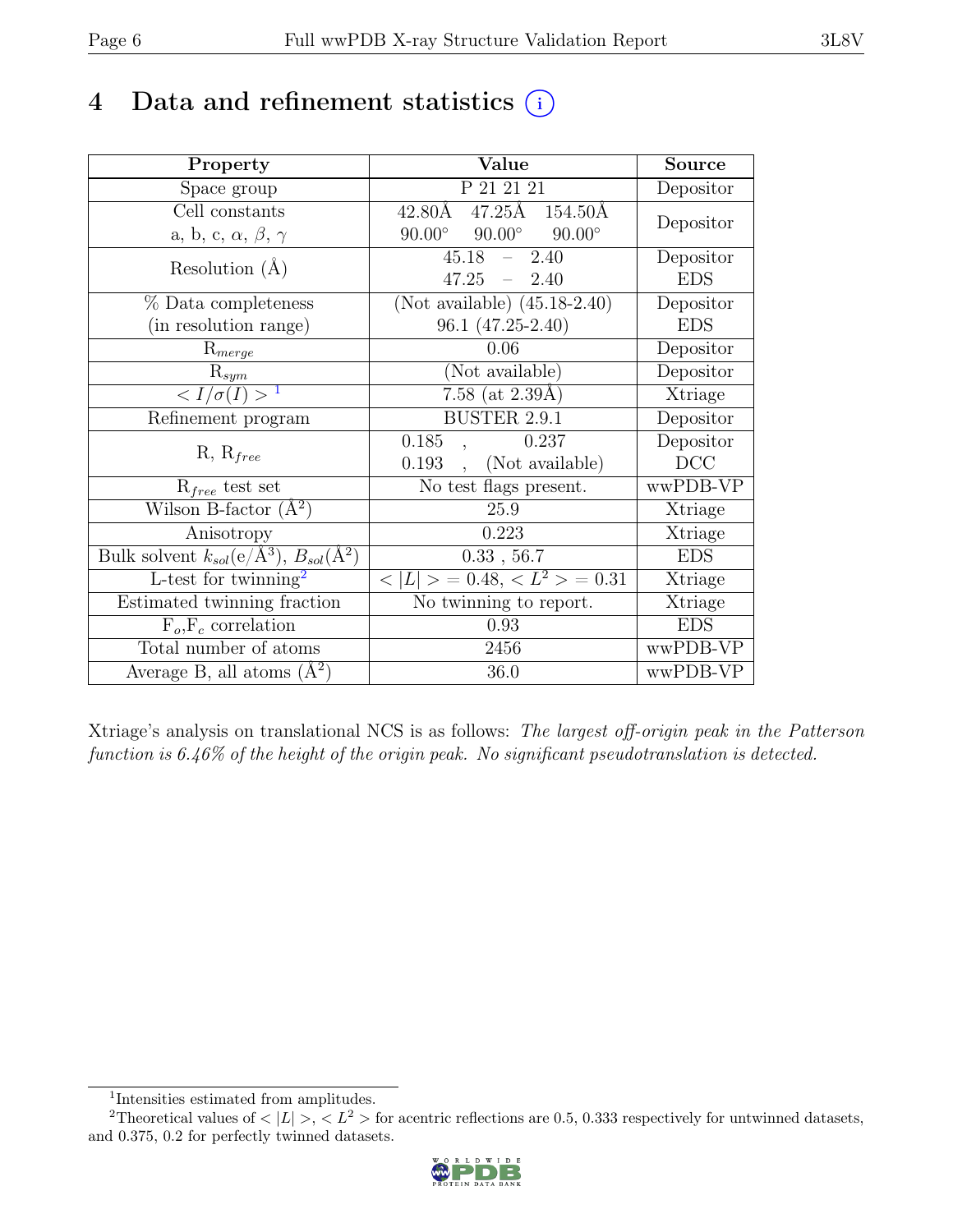# 5 Model quality  $(i)$

## 5.1 Standard geometry  $(i)$

Bond lengths and bond angles in the following residue types are not validated in this section: L8V

The Z score for a bond length (or angle) is the number of standard deviations the observed value is removed from the expected value. A bond length (or angle) with  $|Z| > 5$  is considered an outlier worth inspection. RMSZ is the root-mean-square of all Z scores of the bond lengths (or angles).

| Mol Chain |      | Bond lengths                      | Bond angles |        |  |
|-----------|------|-----------------------------------|-------------|--------|--|
|           |      | RMSZ $ #Z  > 5$   RMSZ $ #Z  > 5$ |             |        |  |
|           | 0.55 | 0/2380                            | 0.73        | 0/3223 |  |

There are no bond length outliers.

There are no bond angle outliers.

There are no chirality outliers.

There are no planarity outliers.

#### 5.2 Too-close contacts  $(i)$

In the following table, the Non-H and H(model) columns list the number of non-hydrogen atoms and hydrogen atoms in the chain respectively. The H(added) column lists the number of hydrogen atoms added and optimized by MolProbity. The Clashes column lists the number of clashes within the asymmetric unit, whereas Symm-Clashes lists symmetry-related clashes.

| Mol |      |      | Chain   Non-H   H(model)   H(added)   Clashes   Symm-Clashes |
|-----|------|------|--------------------------------------------------------------|
|     | 2323 | 2348 |                                                              |
|     |      |      |                                                              |
|     | 100  |      |                                                              |
|     | 2456 | `364 |                                                              |

The all-atom clashscore is defined as the number of clashes found per 1000 atoms (including hydrogen atoms). The all-atom clashscore for this structure is 2.

All (11) close contacts within the same asymmetric unit are listed below, sorted by their clash magnitude.

| Atom-1                          | Atom-2                | Interatomic<br>distance $(A)$ | $\gamma$ lash<br>overlap $(A)$ |
|---------------------------------|-----------------------|-------------------------------|--------------------------------|
| 1: A: 1112: LEU <sub>1</sub> HA | $1:$ A:1113: ASN: HB2 | .61                           |                                |

Continued on next page...

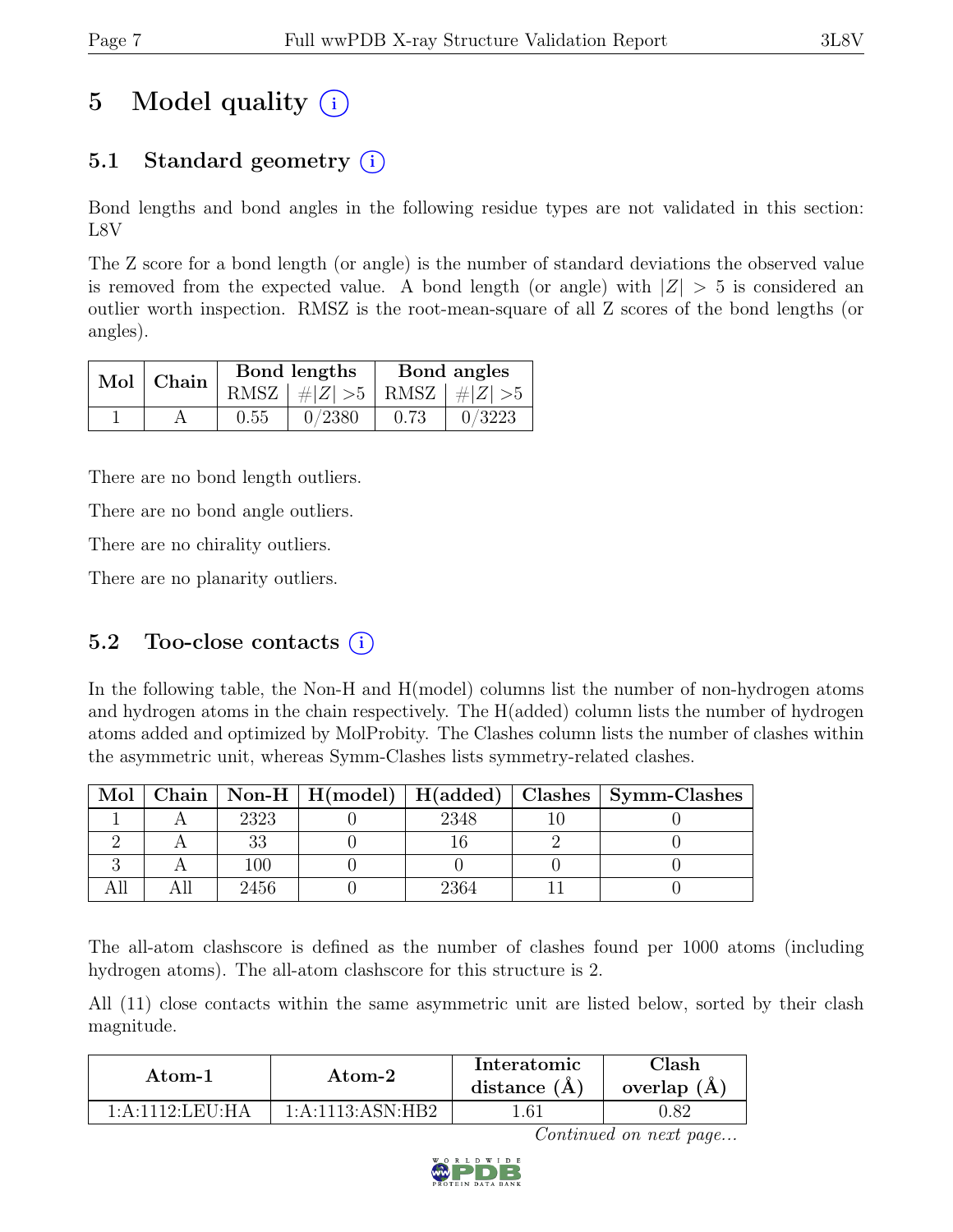| Atom-1               | Atom-2             | Interatomic    | Clash         |
|----------------------|--------------------|----------------|---------------|
|                      |                    | distance $(A)$ | overlap $(A)$ |
| 1:A:1112:LEU:HA      | 1: A:1113: ASN: CB | 2.21           | 0.69          |
| 1:A:1112:LEU:HD23    | 1:A:1113:ASN:HB3   | 1.77           | 0.67          |
| 1:A:1157:LEU:HD12    | 2:A:1:LSV:Cl0      | 2.41           | 0.50          |
| 2:A:1:L8V:H10        | 2:A:1:L8V:N19      | 2.30           | 0.47          |
| 1:A:1113:ASN:HA      | 1:A:1114:ARG:CB    | 2.46           | 0.45          |
| 1:A:1113:ASN:OD1     | 1:A:1114:ARG:HB2   | 2.17           | 0.44          |
| 1:A:1090:GLY:HA2     | 1:A:1112:LEU:HB2   | 1.99           | 0.43          |
| 1:A:1288:ASN:ND2     | 1:A:1291:ASP:HB2   | 2.34           | 0.42          |
| 1: A:1263: LYS: HA   | 1:A:1263:LYS:HD3   | 1.83           | 0.41          |
| 1: A:1165: LEU: HD21 | 1:A:1276:LEU:HD21  | 2.02           | 0.41          |

Continued from previous page...

There are no symmetry-related clashes.

### 5.3 Torsion angles (i)

#### 5.3.1 Protein backbone (i)

In the following table, the Percentiles column shows the percent Ramachandran outliers of the chain as a percentile score with respect to all X-ray entries followed by that with respect to entries of similar resolution.

The Analysed column shows the number of residues for which the backbone conformation was analysed, and the total number of residues.

| $\vert$ Mol $\vert$ Chain $\vert$ | Analysed                                           |  | <b>Favoured   Allowed   Outliers   Percentiles</b> |
|-----------------------------------|----------------------------------------------------|--|----------------------------------------------------|
|                                   | $289/314$ (92\%)   264 (91\%)   17 (6\%)   8 (3\%) |  | $\boxed{5}$ $\boxed{4}$                            |

All (8) Ramachandran outliers are listed below:

| Mol | Chain    | Res  | <b>Type</b> |
|-----|----------|------|-------------|
| 1   | А        | 1100 | <b>ASN</b>  |
| 1   | А        | 1113 | <b>ASN</b>  |
| 1   | $\Delta$ | 1114 | $\rm{ARG}$  |
| 1   |          | 1117 | <b>ASP</b>  |
|     | А        | 1118 | ILE         |
| 1   | А        | 1058 | <b>LEU</b>  |
|     | А        | 1244 | <b>LYS</b>  |
|     |          | 1112 | LEU         |

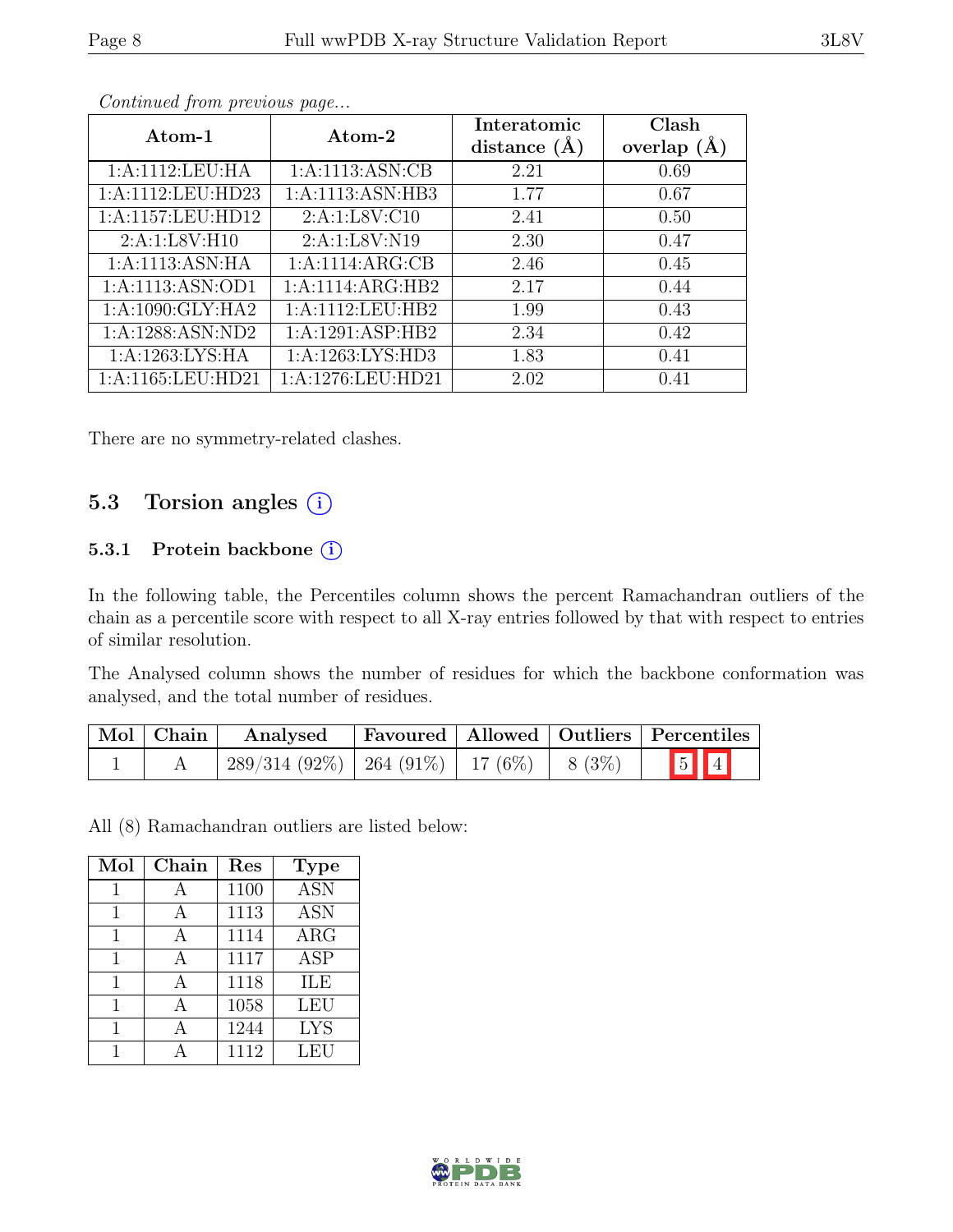#### 5.3.2 Protein sidechains  $(i)$

In the following table, the Percentiles column shows the percent sidechain outliers of the chain as a percentile score with respect to all X-ray entries followed by that with respect to entries of similar resolution.

The Analysed column shows the number of residues for which the sidechain conformation was analysed, and the total number of residues.

| $\mid$ Mol $\mid$ Chain $\mid$ | Analysed                     | Rotameric   Outliers   Percentiles |                      |  |
|--------------------------------|------------------------------|------------------------------------|----------------------|--|
|                                | $259/277(94\%)$   243 (94\%) |                                    | 16 $(6\%)$   18   29 |  |

All (16) residues with a non-rotameric sidechain are listed below:

| Mol          | ${\rm Chain}$      | Res  | <b>Type</b>             |
|--------------|--------------------|------|-------------------------|
| $\mathbf 1$  | А                  | 1056 | <b>SER</b>              |
| $\mathbf{1}$ | $\overline{\rm A}$ | 1061 | $\widetilde{{\rm GLU}}$ |
| $\mathbf{1}$ | $\overline{A}$     | 1064 | <b>GLN</b>              |
| $\mathbf{1}$ | $\mathbf{A}$       | 1104 | <b>LYS</b>              |
| $\mathbf{1}$ | $\overline{A}$     | 1105 | ILE                     |
| $\mathbf{1}$ | $\overline{A}$     | 1114 | $\rm{ARG}$              |
| $\mathbf 1$  | $\overline{A}$     | 1115 | ILE                     |
| $\mathbf{1}$ | $\overline{A}$     | 1129 | ILE                     |
| $\mathbf{1}$ | $\overline{A}$     | 1130 | ILE                     |
| $\mathbf{1}$ | $\overline{A}$     | 1145 | ILE                     |
| $\mathbf{1}$ | $\overline{A}$     | 1148 | $\rm{ARG}$              |
| $\mathbf{1}$ | $\overline{A}$     | 1257 | <b>THR</b>              |
| $\mathbf{1}$ | $\mathbf{A}$       | 1259 | <b>LYS</b>              |
| $\mathbf{1}$ | $\overline{A}$     | 1289 | <b>THR</b>              |
| $\mathbf{1}$ | $\overline{\rm A}$ | 1290 | <b>PHE</b>              |
| 1            |                    | 1291 | $\operatorname{ASP}$    |

Sometimes sidechains can be flipped to improve hydrogen bonding and reduce clashes. There are no such sidechains identified.

#### 5.3.3 RNA  $(i)$

There are no RNA molecules in this entry.

#### 5.4 Non-standard residues in protein, DNA, RNA chains (i)

There are no non-standard protein/DNA/RNA residues in this entry.

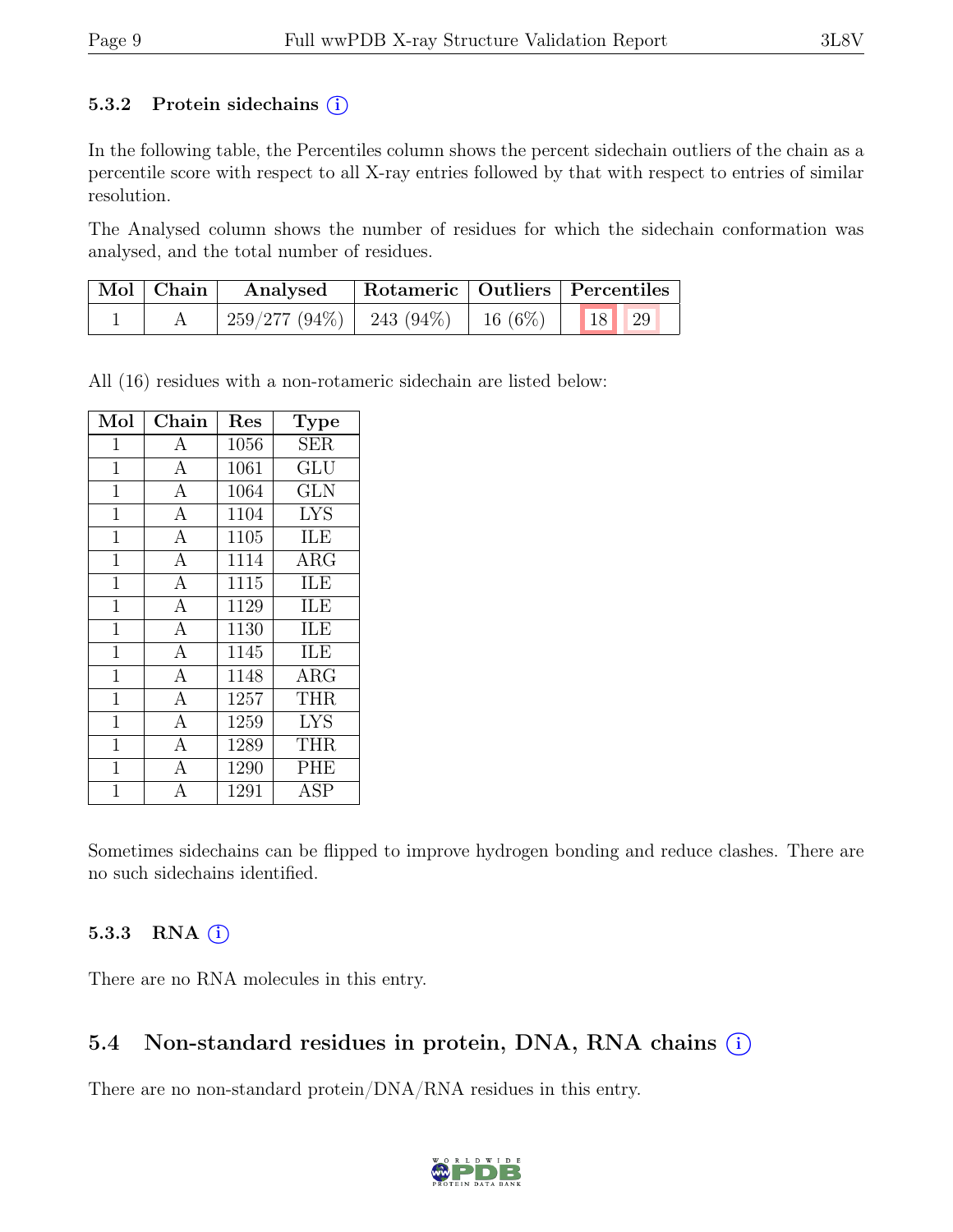### 5.5 Carbohydrates (i)

There are no monosaccharides in this entry.

### 5.6 Ligand geometry  $(i)$

1 ligand is modelled in this entry.

In the following table, the Counts columns list the number of bonds (or angles) for which Mogul statistics could be retrieved, the number of bonds (or angles) that are observed in the model and the number of bonds (or angles) that are defined in the Chemical Component Dictionary. The Link column lists molecule types, if any, to which the group is linked. The Z score for a bond length (or angle) is the number of standard deviations the observed value is removed from the expected value. A bond length (or angle) with  $|Z| > 2$  is considered an outlier worth inspection. RMSZ is the root-mean-square of all Z scores of the bond lengths (or angles).

| $\mathcal{N}$ Mol $\mid$ Type $\mid$ Chain $\mid$ Res $\mid$ |  |  |      |          |      |          |                       | Bond lengths |         |  | Bond angles |  |
|--------------------------------------------------------------|--|--|------|----------|------|----------|-----------------------|--------------|---------|--|-------------|--|
|                                                              |  |  | Link | Counts ' | RMSZ | #Z  > 2  | Counts   RMSZ $\vert$ |              | #Z  > 2 |  |             |  |
| L8V                                                          |  |  |      | 36,36,36 | 1.42 | $(19\%)$ | 49,50,50              | .42          |         |  |             |  |

In the following table, the Chirals column lists the number of chiral outliers, the number of chiral centers analysed, the number of these observed in the model and the number defined in the Chemical Component Dictionary. Similar counts are reported in the Torsion and Rings columns. '-' means no outliers of that kind were identified.

|     |  |  | Mol   Type   Chain   Res   Link   Chirals   Torsions   Rings |  |
|-----|--|--|--------------------------------------------------------------|--|
| L8V |  |  | $\mid$ 2/16/16/16 $\mid$ 0/4/4/4 $\mid$                      |  |

All (7) bond length outliers are listed below:

| Mol                         | Chain | Res | Type | Atoms     | Z       | Observed $(A)$ | Ideal(A) |
|-----------------------------|-------|-----|------|-----------|---------|----------------|----------|
| $\overline{2}$              | А     |     | L8V  | $C25-C26$ | 3.11    | 1.43           | 1.37     |
| $\overline{2}$              | А     |     | L8V  | $C23-C28$ | 3.00    | 1.42           | 1.38     |
| $\overline{2}$              |       |     | L8V  | $C24-C23$ | 2.62    | 1.44           | 1.39     |
| 2                           |       |     | L8V  | $C9-N13$  | $-2.51$ | 1.35           | 1.40     |
| $\overline{2}$              |       |     | L8V  | $C25-C24$ | 2.38    | 1.43           | 1.38     |
| $\overline{2}$              | А     |     | L8V  | $C31-C4$  | 2.15    | 1.42           | 1.38     |
| $\mathcal{D}_{\mathcal{L}}$ |       |     | L8V  | $C23-N22$ | $-2.08$ | 1.37           | 1.41     |

All (8) bond angle outliers are listed below:

| Mol | Chain | $^{\circ}$ Res | Type | Atoms         |         | Observed $(^\circ)$ | Ideal (°) |
|-----|-------|----------------|------|---------------|---------|---------------------|-----------|
|     |       |                | .8V  | $C14-C15-C20$ | 3.78    | 121.96              | 120.69    |
|     |       |                |      | F29-C26-C27   | $-2.86$ | 114.17              | 118.25    |

Continued on next page...

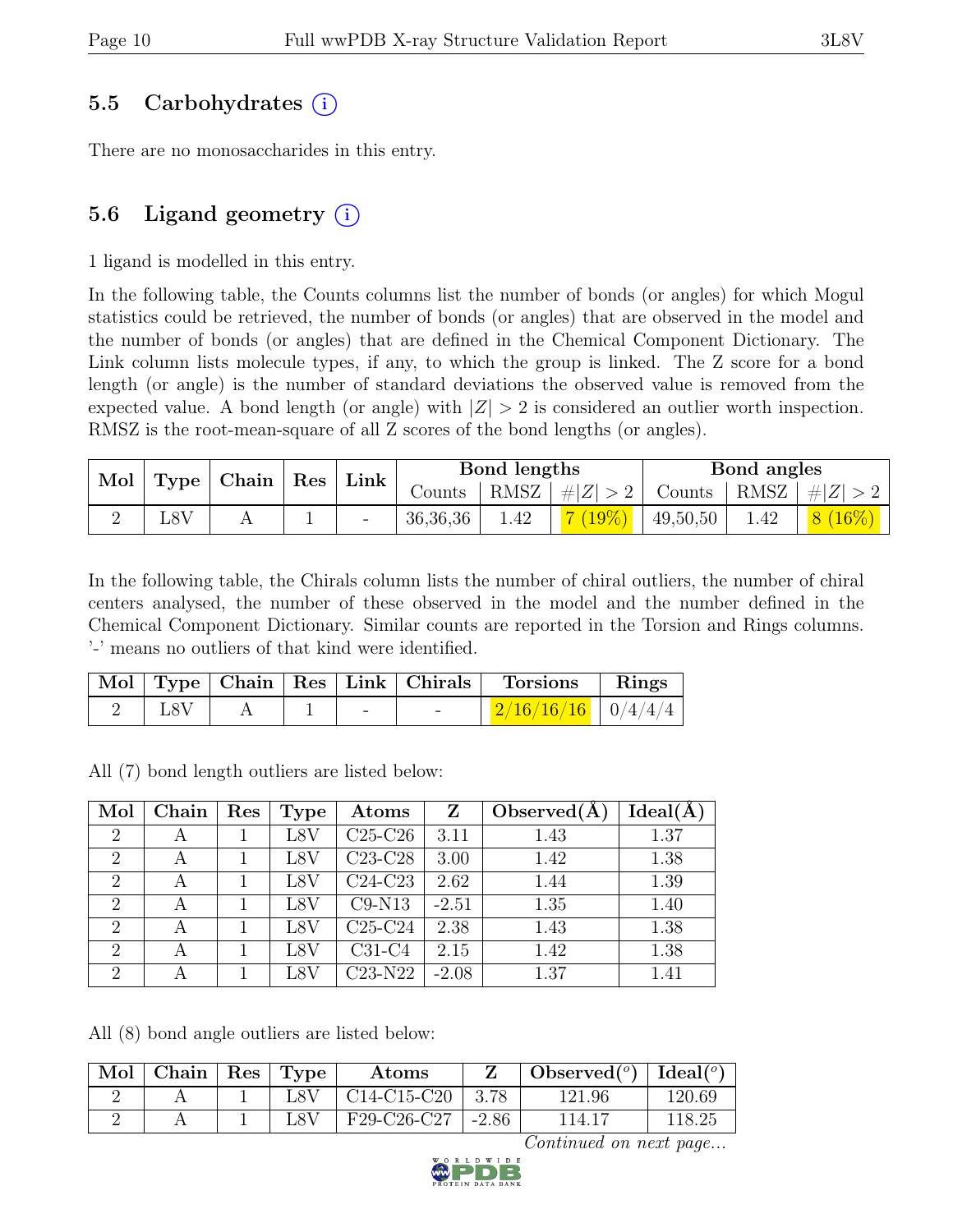| Mol            | Chain | Res | Type | Atoms                                             | Z       | Observed $(°)$ | $Ideal(^o)$ |
|----------------|-------|-----|------|---------------------------------------------------|---------|----------------|-------------|
| $\overline{2}$ |       |     | L8V  | C <sub>15</sub> -C <sub>14</sub> -N <sub>13</sub> | $-2.70$ | 117.06         | 120.01      |
| 2              |       |     | L8V  | N13-C14-N19                                       | 2.60    | 121.47         | 118.40      |
| $\overline{2}$ |       |     | L8V  | F29-C26-C25                                       | 2.46    | 122.72         | 118.54      |
| 2              |       |     | L8V  | F32-C28-C23                                       | 2.43    | 120.56         | 117.50      |
| $\overline{2}$ |       |     | L8V  | C31-C30-N1                                        | $-2.19$ | 121.24         | 123.96      |
| $\overline{2}$ |       |     | L8V  | C <sub>23</sub> -N <sub>22</sub> -C <sub>20</sub> | $-2.11$ | 121.13         | 126.93      |

Continued from previous page...

There are no chirality outliers.

All (2) torsion outliers are listed below:

| $\text{Mol}$   Chain   Res | Type | Atoms                                                              |
|----------------------------|------|--------------------------------------------------------------------|
|                            | L8A  | C <sub>28</sub> -C <sub>23</sub> -N <sub>22</sub> -C <sub>20</sub> |
|                            | L8 J | $C24-C23-N22-C20$                                                  |

There are no ring outliers.

1 monomer is involved in 2 short contacts:

|  |  | Mol   Chain   Res   Type   Clashes   Symm-Clashes |
|--|--|---------------------------------------------------|
|  |  |                                                   |

The following is a two-dimensional graphical depiction of Mogul quality analysis of bond lengths, bond angles, torsion angles, and ring geometry for all instances of the Ligand of Interest. In addition, ligands with molecular weight  $> 250$  and outliers as shown on the validation Tables will also be included. For torsion angles, if less then 5% of the Mogul distribution of torsion angles is within 10 degrees of the torsion angle in question, then that torsion angle is considered an outlier. Any bond that is central to one or more torsion angles identified as an outlier by Mogul will be highlighted in the graph. For rings, the root-mean-square deviation (RMSD) between the ring in question and similar rings identified by Mogul is calculated over all ring torsion angles. If the average RMSD is greater than 60 degrees and the minimal RMSD between the ring in question and any Mogul-identified rings is also greater than 60 degrees, then that ring is considered an outlier. The outliers are highlighted in purple. The color gray indicates Mogul did not find sufficient equivalents in the CSD to analyse the geometry.

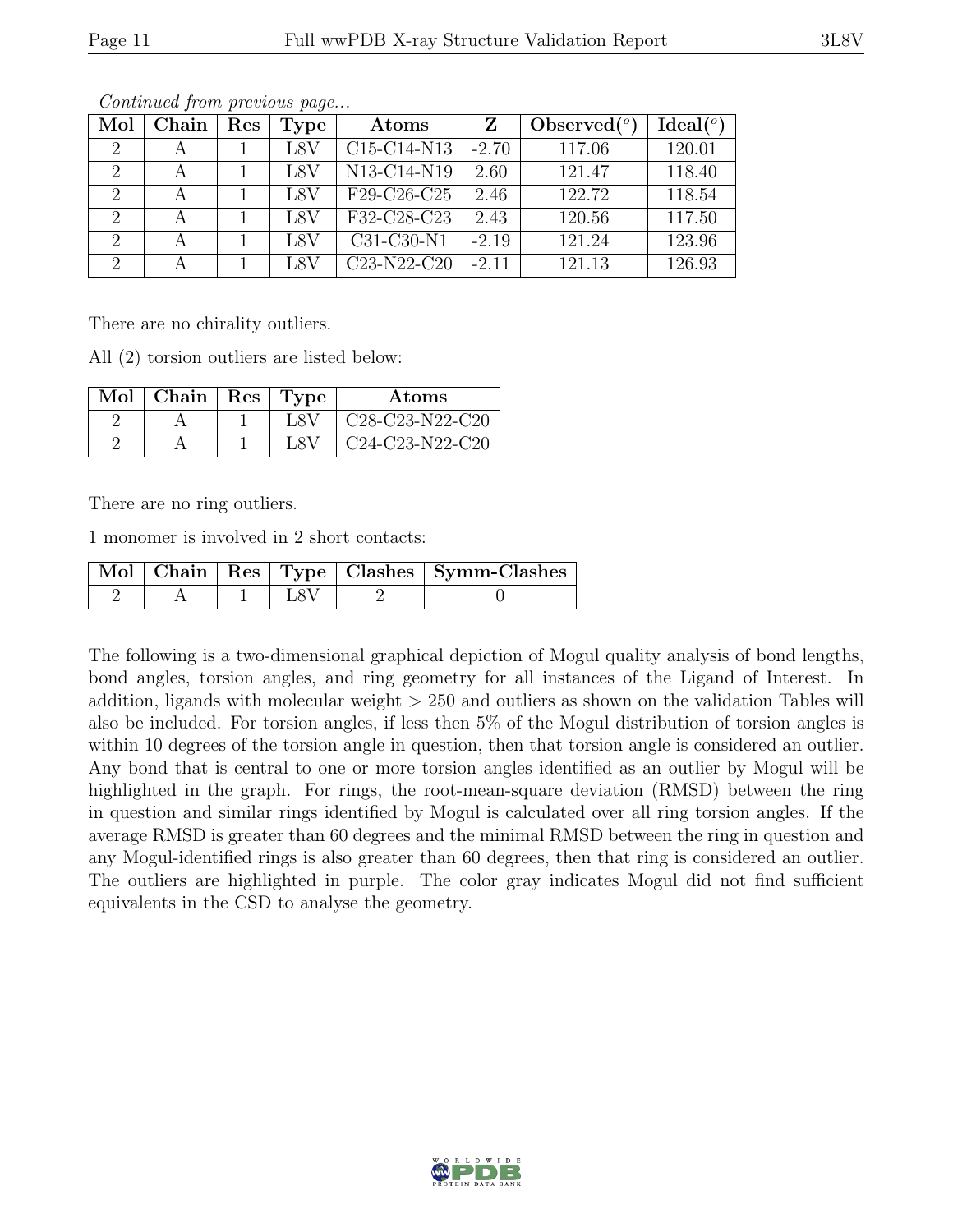

### 5.7 Other polymers (i)

There are no such residues in this entry.

## 5.8 Polymer linkage issues  $(i)$

There are no chain breaks in this entry.

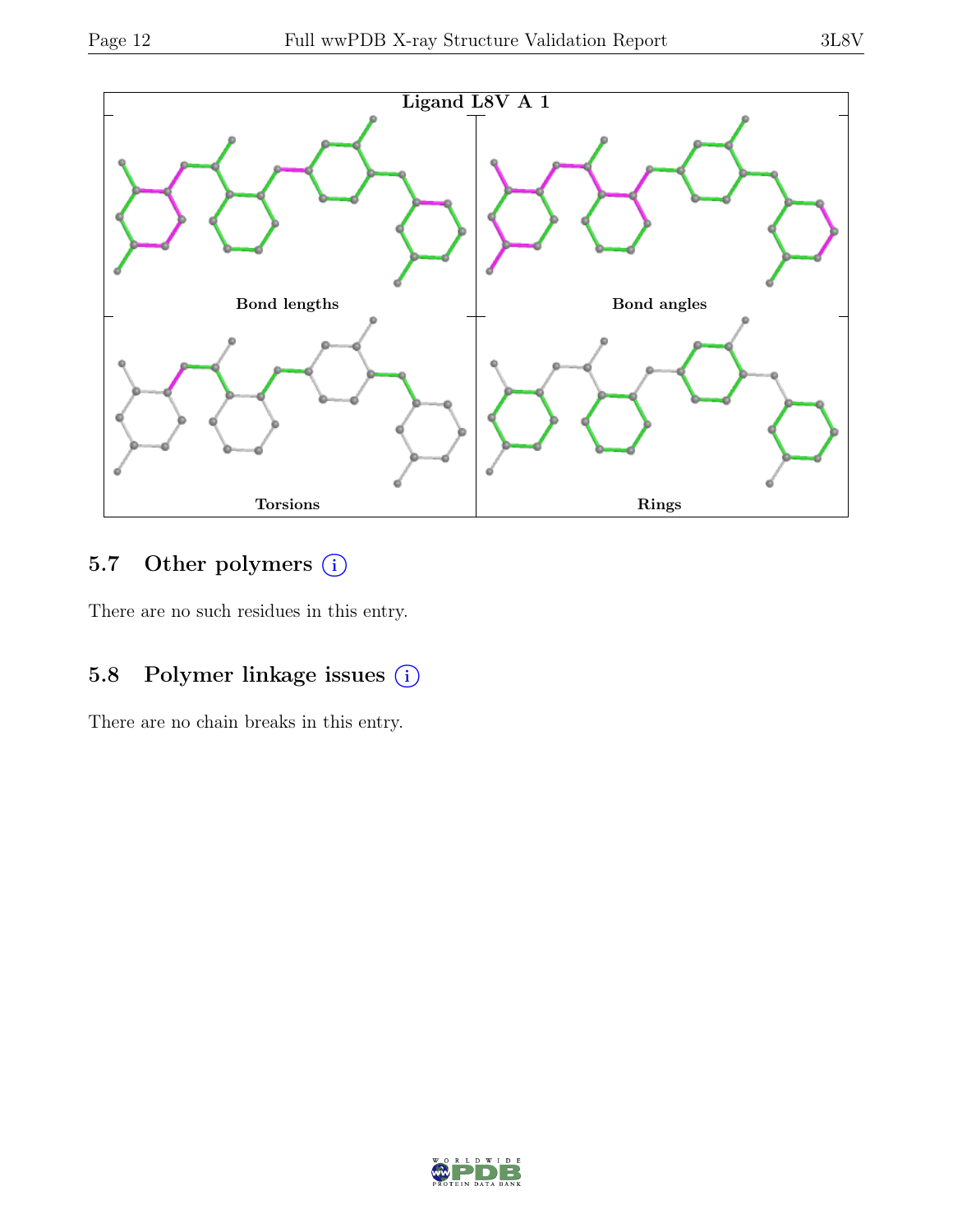## 6 Fit of model and data  $(i)$

### 6.1 Protein, DNA and RNA chains (i)

In the following table, the column labelled ' $\#\text{RSRZ}>2$ ' contains the number (and percentage) of RSRZ outliers, followed by percent RSRZ outliers for the chain as percentile scores relative to all X-ray entries and entries of similar resolution. The OWAB column contains the minimum, median, 95th percentile and maximum values of the occupancy-weighted average B-factor per residue. The column labelled 'Q< 0.9' lists the number of (and percentage) of residues with an average occupancy less than 0.9.

| Mol Chain | Analysed     | $^+$ <rsrz></rsrz> | $\#\text{RSRZ}\text{>2}$                | $\text{OWAB}(\AA^2)$   Q<0.9 |  |
|-----------|--------------|--------------------|-----------------------------------------|------------------------------|--|
|           | 293/314(93%) | 0.13               | $\mid$ 25 (8%) 10 10 10 10, 27, 86, 119 |                              |  |

All (25) RSRZ outliers are listed below:

| Mol            | Chain              | Res  | <b>Type</b>             | <b>RSRZ</b>      |
|----------------|--------------------|------|-------------------------|------------------|
| $\mathbf{1}$   | А                  | 1239 | <b>ASN</b>              | 11.2             |
| $\mathbf{1}$   | $\overline{A}$     | 1241 | <b>THR</b>              | 9.7              |
| $\overline{1}$ | $\overline{A}$     | 1243 | $\overline{\text{ALA}}$ | 8.4              |
| $\overline{1}$ | $\overline{A}$     | 1117 | <b>ASP</b>              | 8.2              |
| $\overline{1}$ | $\overline{A}$     | 1242 | $\overline{\text{GLY}}$ | $\overline{7.9}$ |
| $\mathbf{1}$   | $\overline{\rm A}$ | 1113 | <b>ASN</b>              | 5.4              |
| $\overline{1}$ | $\overline{A}$     | 1240 | <b>LYS</b>              | $\overline{5.3}$ |
| $\overline{1}$ | $\overline{A}$     | 1151 | <b>GLY</b>              | 4.6              |
| $\overline{1}$ | $\overline{A}$     | 1100 | <b>ASN</b>              | 4.5              |
| $\overline{1}$ | $\overline{A}$     | 1055 | <b>LEU</b>              | $\overline{4.5}$ |
| $\overline{1}$ | $\overline{A}$     | 1149 | <b>SER</b>              | 4.5              |
| $\overline{1}$ | $\overline{A}$     | 1118 | ILE                     | $\overline{3.9}$ |
| $\overline{1}$ | $\overline{A}$     | 1116 | THR                     | 3.9              |
| $\mathbf{1}$   | $\overline{A}$     | 1148 | $\rm{ARG}$              | 3.7              |
| $\overline{1}$ | $\overline{\rm A}$ | 1101 | <b>ASP</b>              | 3.4              |
| $\overline{1}$ | $\overline{A}$     | 1150 | $\overline{\text{GLU}}$ | 3.2              |
| $\overline{1}$ | $\overline{A}$     | 1089 | <b>PHE</b>              | $3.0\,$          |
| $\overline{1}$ | $\overline{A}$     | 1099 | <b>ASP</b>              | $2.9\,$          |
| $\mathbf{1}$   | $\overline{A}$     | 1119 | $\overline{\text{GLY}}$ | $2.6\,$          |
| $\overline{1}$ | $\overline{A}$     | 1086 | ARG                     | 2.5              |
| $\overline{1}$ | $\overline{A}$     | 1115 | ILE                     | 2.4              |
| $\overline{1}$ | $\overline{A}$     | 1088 | $\overline{\text{HIS}}$ | $\overline{2.3}$ |
| $\overline{1}$ | $\overline{A}$     | 1067 | GLN                     | 2.3              |
| $\overline{1}$ | $\overline{A}$     | 1054 | <b>ASP</b>              | $\overline{2.3}$ |
| $\overline{1}$ | A                  | 1058 | LEU                     | $\overline{2.2}$ |

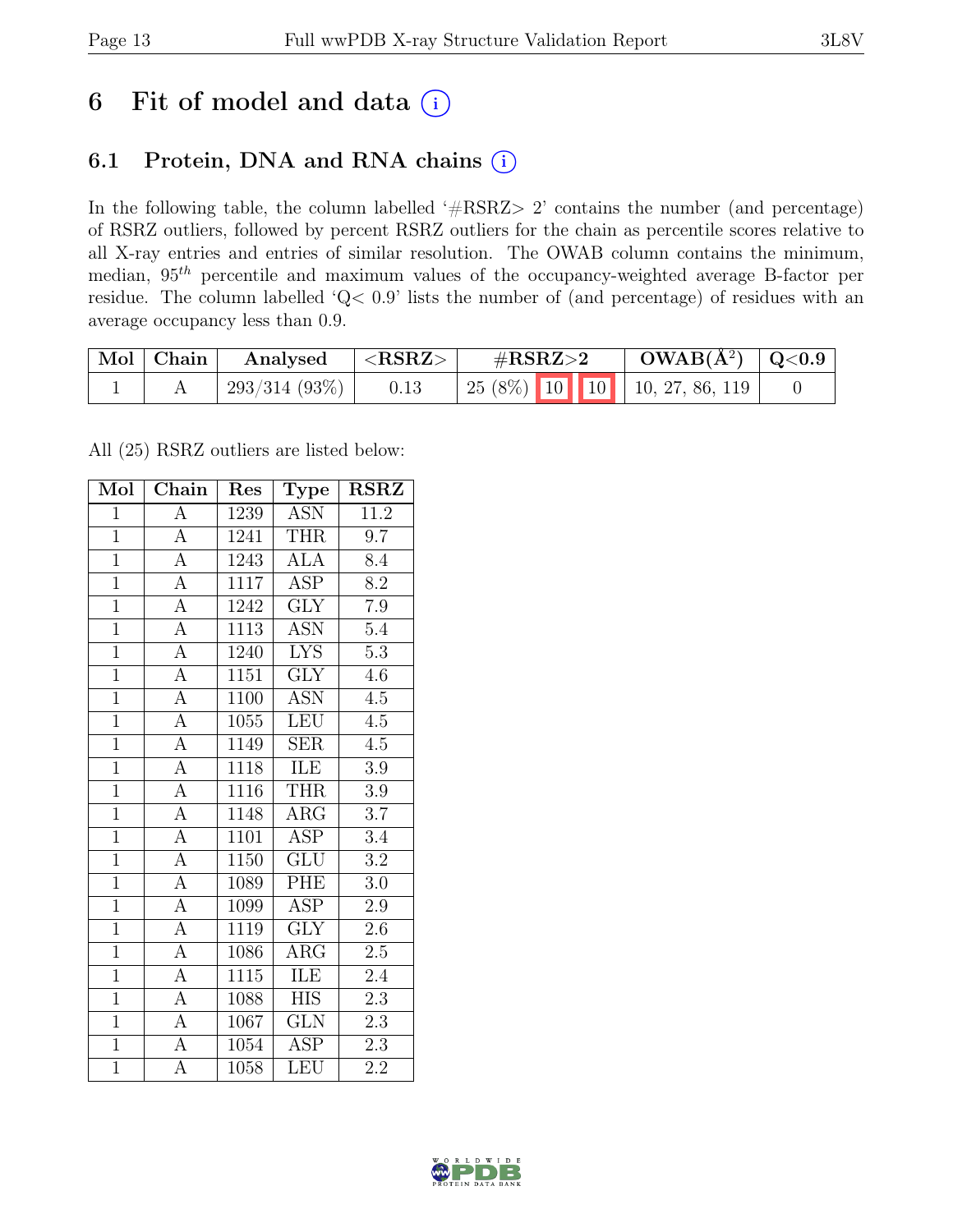### 6.2 Non-standard residues in protein, DNA, RNA chains (i)

There are no non-standard protein/DNA/RNA residues in this entry.

### 6.3 Carbohydrates  $(i)$

There are no monosaccharides in this entry.

### 6.4 Ligands  $(i)$

In the following table, the Atoms column lists the number of modelled atoms in the group and the number defined in the chemical component dictionary. The B-factors column lists the minimum, median,  $95<sup>th</sup>$  percentile and maximum values of B factors of atoms in the group. The column labelled 'Q< 0.9' lists the number of atoms with occupancy less than 0.9.

|     |  |                       | $\mid$ Mol $\mid$ Type $\mid$ Chain $\mid$ Res $\mid$ Atoms $\mid$ RSCC $\mid$ RSR $\mid$ B-factors(A <sup>2</sup> ) $\mid$ Q<0.9 |  |
|-----|--|-----------------------|-----------------------------------------------------------------------------------------------------------------------------------|--|
| L8V |  | $33/33$   0.95   0.12 | 18,26,31,32                                                                                                                       |  |

The following is a graphical depiction of the model fit to experimental electron density of all instances of the Ligand of Interest. In addition, ligands with molecular weight > 250 and outliers as shown on the geometry validation Tables will also be included. Each fit is shown from different orientation to approximate a three-dimensional view.